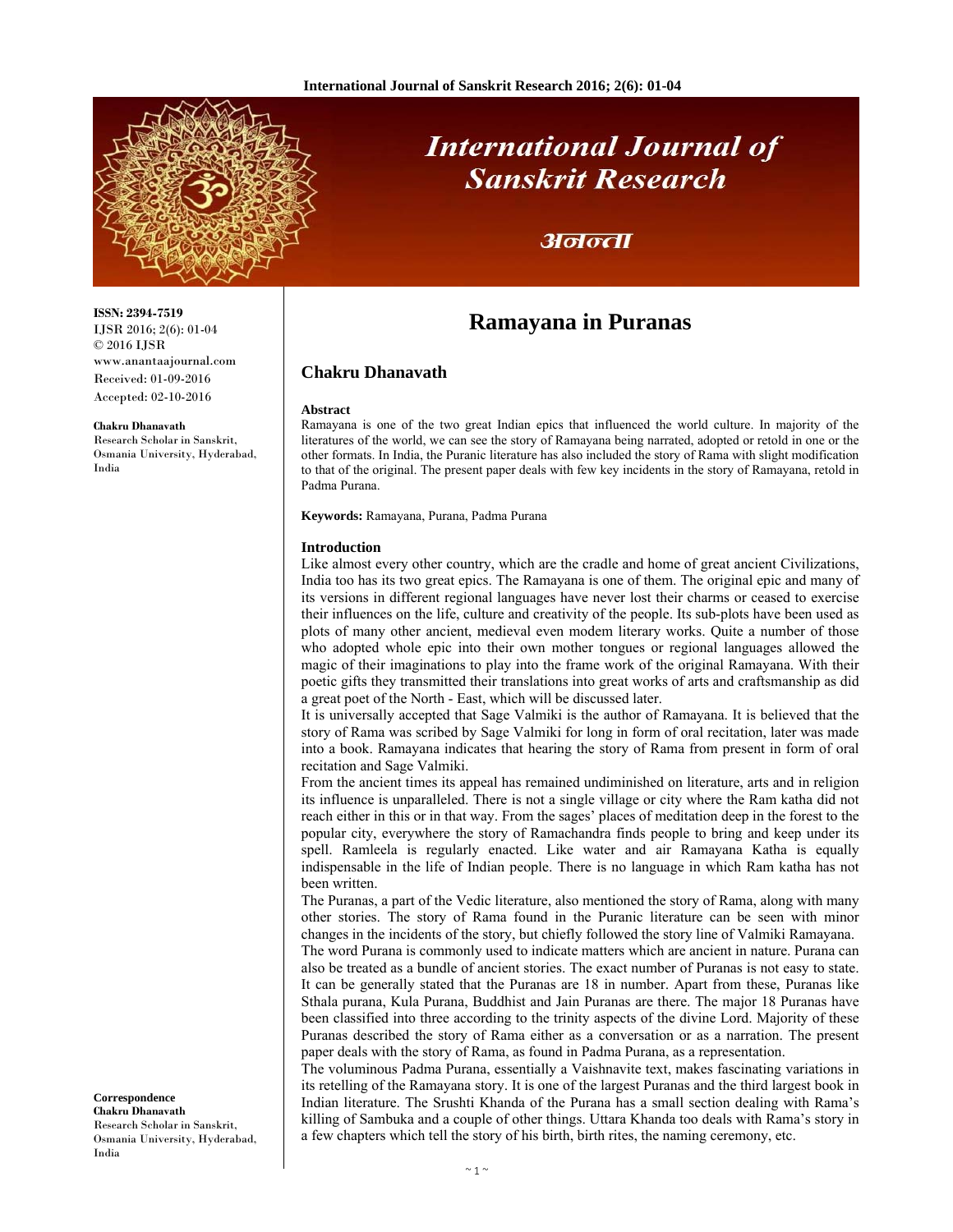Here we are also told briefly of the birth of Bharata, Lakshmana and Satrughna as well as of Sita, Rama's guarding Vishwamitra's sacrifice, the weddings of the four brothers, Rama's exile to the forest and life there, Sita's abduction and Rama's subsequent battle with Ravana, his return to Ayodhya, the crowning and his eventual departure from the world. The narration here is mostly the same as what is found in Valmiki Ramayana, with some variations. Rama's story here ends with Sita entering the earth and later Rama and his brothers walking into the Sarayu accompanied by the citizens of Ayodhya, the Vanaras, the Rikshas and so on, to end their life on earth, as in the Uttara Kanda of Valmiki's epic.

However, it is in the Patala Khanda that we have the detailed narration of Rama's story. Though this Khanda also speaks of other things, most of the Khanda is essentially Rama's story, named Rama Aswamedha, which is the story of the last part of the Ramayana narrated against the background of the first Aswamedha sacrifice that Rama conducts years after he abandons the pregnant Sita in the jungle. The story is not narrated in strict chronological order – for instance, the abandoning of Sita, an incident that takes place at the earlier part of the story, is narrated towards the end.

Let's now take a look at how the story of Sita's abandonment given here differs from that in the Uttara Kanda of Valmiki Ramayana. In the Uttara Kanda of Valmiki Ramayana, we meet Sita for the first time in Chapter 42, in the beautiful Asoka Vatika gardens attached to her palace. This is a beautiful place, filled with all kinds of flowering and fruit trees, with hundreds of birds perched on the trees. A beautiful fragrance fills the whole place. There are several bowers there. There are pools and tanks with steps paved with gems, their water cool, in which stand lotuses and water lilies in bloom. In the middle of all this beauty, Rama is seated with Sita and is giving her a drink with his own hands. The Ramayana compares Rama here to Indra who gives drinks with his own hands to his wife Sachi. Servants bring all kinds of delicious food. Apsaras and Naga and Kinnari women, all experts in dancing and singings, sing and dance near Rama. Several pretty women get drunk and in their intoxication, dance close to Rama.

The Uttara Kanda now tells us this is how Rama spends his all his days. He spends the first half of the day in his court, dealing with official matters, and the second half with Sita. It is on one of these days that Rama discovers the signs of pregnancy in Sita. Rama is delighted and enquires her of her longing. Sita, smiling, tells him she desires to spend at least one night in the ashram of holy ascetics living on the banks of the Ganga. Rama assures her that her desire will be fulfilled the very next day. That night, as was his habit, Rama is with his friends, ten of them mentioned by name, sharing light moments of fun with them. In the middle of some story, Rama asks them what the people of the city are saying about him, about Sita, about Bharata, Lakshmana and Satrughna and about Kaikeyi. One of the friends, Bhadra, tells him the people are all praise for him, but Rama insists on hearing their criticisms too. He assures Bhadra that he can speak freely about these, for he wants to know so that he can practice what people appreciate and avoid what they criticize.

Bhadra again assures him that the people have only the best of things to say about him. But he also tells him people are not happy about his having brought Sita with him. She was abducted by Ravana and kept in the pleasure gardens of his antahpura for long and it is amazing that Rama does not detest her. The men of the city say' they are afraid that now they will have to keep their own tainted women too with them– for

what the king does is what the people follow. Bhardra tells Rama people are saying many such things all over in cities and all towns. Rama asks his other friends if this is true. They all agree it is so without a doubt, such talks are common among the people. Rama immediately sends away his friends from his chamber and asks one of the guards to go and fetch all his three brothers. They come to him immediately. Rama embraces them and asks them to be seated. Then he tells them how the people of the city are talking evil about Sita and him. He reminds Lakshmana he was present when Sita entered fire to prove her chastity. Agni, the god of fire, had appeared and testified to her purity. The gods in the heavens and the sages had appeared and declared her stainless. Indra himself had appeared and handed her over to him. He knew she was pure and that was why he had brought her to Ayodhya with him. But now things have changed. The people of Ayodhya do not approve of her, do not approve of his keeping her with him.

Rama then tells his brothers that there is nothing worse than ill fame. He says he would give up his very life out of fear of the censure of the world, he would give up them, his brothers, what to talk of Sita. Having stated this, he asks Lakshmana to take Sita the next morning and leave her beyond the Ganga in the wild forest near the ashram of Sage Valmiki. As Rama speaks these words, his eyes well up with tears. The next morning Lakshmana takes Sita to the jungle in a chariot driven by Sumantra. Sita has no idea that she is being abandoned, though evil omens throughout upset her. She can see Lakshmana's open grief. She asks him lovingly if it was because he will have to be away from Rama for two days. She tells him she too loves Rama more than her life itself, but she does not grieve as he does. She asks him not to behave so childishly. They will visit the ashramas, give gifts to the ascetics and after spending the night there, come back.

They spend the first night on the banks of the Gomati and continue travelling the next day. Lakshmana is silent throughout the journey. When they reach the Ganga, Lakshmana leaves the chariot with Sumantra on this side of the Ganga and crosses the river with Sita in a ferry.

On the other side of the river Lakshmana is no more able to control himself. Joining his palms he weeps uncontrollably and says he wants to die rather than do what he is doing, or if there something worse than death even that is better. Unable to stand the heartlessness of what he is doing, he collapses on the ground. Sita is shaken and asks what is wrong. It is only then that he reveals the truth. Sita faints on hearing what Lakshmana has to say. When she comes to, she asks Lakshmana what she would say when the sages ask her what the fault for which Rama has abandoned her is. She tells him she would have ended her life – she was not doing that only because she was pregnant and she did not want her husband's royal lineage to come to its end. Through Lakshmana she sends her respects to all her mother-in-law and all her elders at Ayodhya and assures Rama that he should not grieve over abandoning her, he should do what will get him righteous fame, and that is his dharma. When Lakshmana leaves, leaving her to the mercy of the jungle, she falls on the ground, weeping. She watches Lakshmana disappearing across the Ganga and on the other side, feeling fully the sense of being abandoned by her husband and being all alone in the world. Later Valmiki hears of her wailing in the forest from ashram boys who happened to be near where she was and takes her to the shelter of his ashram.

In the Patala Khanda of the Padma Purana, the palace garden scene is altogether missing. There is no scene describing Sita and Rama sitting together in the gardens attached to their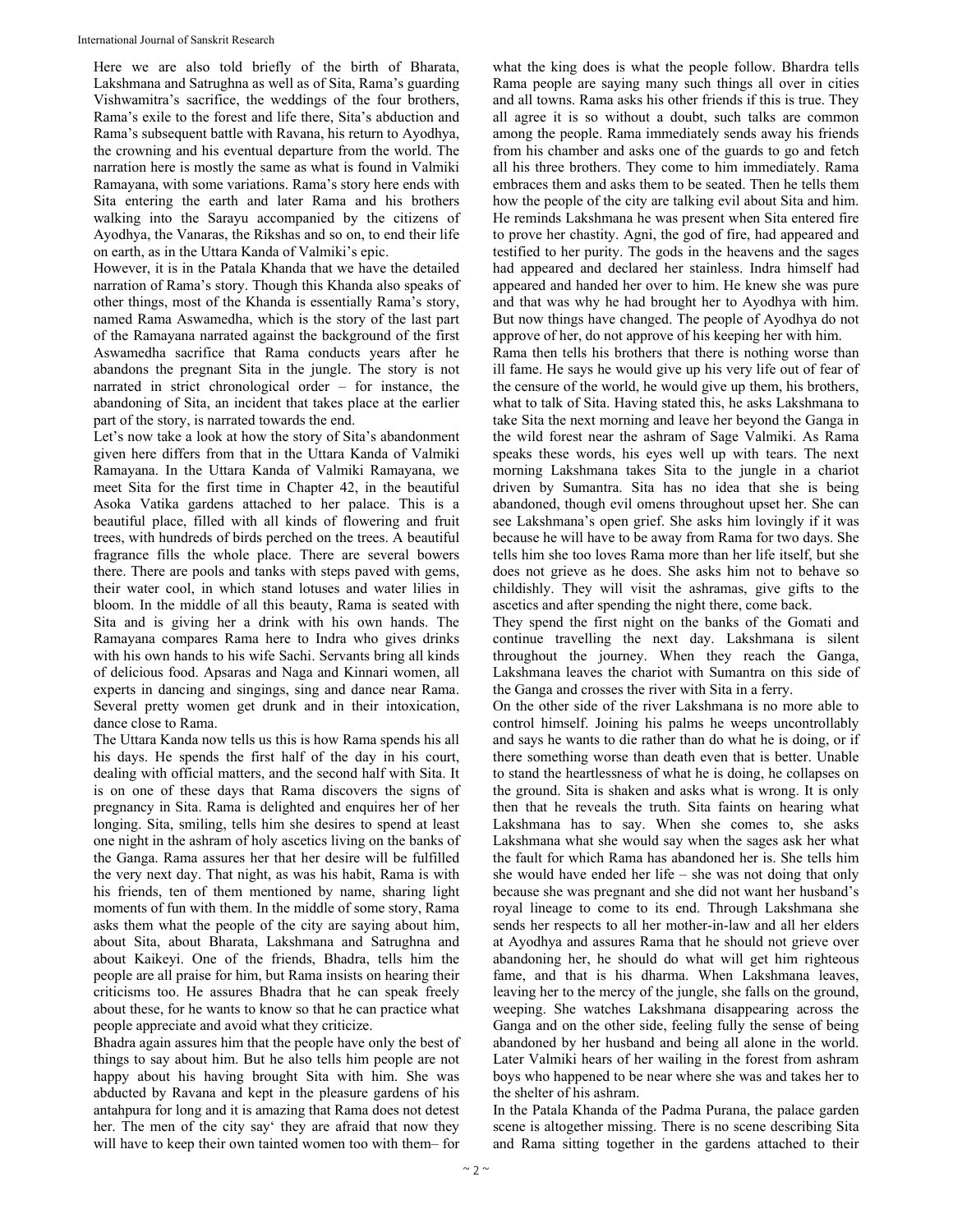palace, no scene in which Rama tenderly offers Sita drinks with his own hands, no scene in which Apsara, Naga and Kinnari women, intoxicated from drinks, sing and dance near Rama. The Padma Purana is specific about the fairly advanced stage of Sita's pregnancy – we are told she is five months pregnant, while Valmiki tells us only that Rama observes on Sita the signs of pregnancy. In private, that Rama asks her about her desire. And whereas in Valmiki it is the ascetics that she wishes to visit in their ashrams on the banks of the Ganga, it is specifically female ascetics that she wishes to see in the Padma Purana.

It is interesting to wonder why Padma Purana felt the need to make these changes – to avoid the scene of intimacy between Rama and Sita which includes his giving her a drink with his own hands, and the scenes of drink-intoxicated dances close to Rama by Apsara, Naga and Kinnari women, which he appreciates. It is also equally interesting to wonder why the Padma Purana felt the need to change the gender of the ascetics – the ascetics of the Ramayana become female ascetics here, with Lopamudra specifically mentioned.

As in the Ramayana, Rama gladly promises her that her desire shall be fulfilled the next day. As we saw, in the Ramayana he makes the promise in the evening and it is the same night that he hears about the displeasure of the people. And it is his close friends that tell Rama about what the people are saying. When Rama hears of the evil talk of the people from Bhadra, his friend, in the Ramayana, he has been joking and laughing with his friends for a while. When he asks his friends to tell him what people say about him, his brothers, his wife and about Kaikeyi, it is his past achievements that Bhadra mentions as what people are happy about: his commanding the obedience of the Vanaras and Rikshas, his building a bridge across the sea, his slaying the mighty Ravana, etc. There is no mention about how pleased people are with his rule. And the whole conversation, including the report of the evil thing that people say about his keeping Sita with him, is very brief.

Whereas in the Padma Purana, it is all very different. Here it is not from his friends that Rama seeks and gets feedback, but from his spies. Unlike in the Ramayana where this takes place the night after Rama's conversation with Sita, in the Padma Purana it is in the morning, and it is in the royal court where Rama is seated with his ministers, sages and advisers, his brothers attending on him, that his spies approach him to report to him. They are apparently disguised as citizens. Seeing that they wish to speak to him, Rama takes them into a secret inner chamber. Alone with them he instructs them to give him the facts exactly as they are.

In the Uttara Kanda of Valmiki's epic, what Bhadra reports is that there is widespread displeasure among the citizens about Rama still keeping Sita as his wife after her stay in Ravana's pleasure gardens as his captive. They speak about it in cities and towns, everywhere where people assemble. In the Padma Purana, the sixth spy reports that while his fame has spread everywhere, because of such things as his slaying of Ravana, this is not so about his wife who has lived in Ravana's house. He reports what he has overheard the washer man telling his wife. The implication is that only one person, the washer man, is unhappy about his keeping Sita with him.

The Padma Purana not only says all people are happy about Rama, it gives us interesting details of the conversations among Rama's subjects at night, reported to Rama by his spies [all collected from their homes and not from the streets]. For instance, in one home a mother, suckling her infant asks him to drink as much of her milk as possible, for he is not going to get it in his coming lifetimes. There will no future lifetimes for him – those who live in Rama's city will have no future lifetimes, they will attain liberation in this life itself. In another home, a wife compares her husband to Rama and the pleased husband denies the comparison – where is Rama the sun in the sky and where is he a mere moth; where is Rama, the sacred Ganga and where is he, but a mere pool on the road? In yet another house, there is a game of dice going on between a love-intoxicated young husband and wife. The wife beats her husband quickly at the game and declares herself the winner, making her bangles dance as she speaks gesturing with her arms. The husband, laughing, refuses to take the beating and declares he is not yet beaten and is going to beat her in an instant, by remembering Rama, as the Devas in the past defeated the Daityas.

Interestingly, while people are certainly proud of Rama's past achievements, it is equally about his present rule that they are happy. It is in yet another home that a spy overhears a washer man shouting at his wife asking her to get out of his home, abusing Rama over bringing Sita back from Ravana. Hearing this news from Bhadra Rama faints and collapses on the floor. In Valmiki, Rama remains in control of himself when he hears the criticism, though he is deeply upset. He immediately sends for Bharata. In the Ramayana, it is all three of his brothers he sends for on hearing of what people say about his keeping Sita, though Rama's order to take Sita to the forest and abandon her there is given specifically to Lakshmana. In the Padma Purana, initially it is only Bharata that Rama calls to his chamber. Rama tells Bharata of how his fame has been tainted by the words spoken by a washer man. He asks Bharata what he should do now: end his life, or give up Sita. Saying this Rama starts shivering and collapses on the floor. Bharata reminds Rama about Sita's purity has been proved through the fire. For up keeping his fame, Rama informs Bharata that he is giving up Sita. When Bharata refuses to follow Rama's instructions to leave Sita is far jungle, Rama summons his remaining brothers one after the other. Finally Rama instructs Lakshmana is leave Sita in Jungle.

As the Ramayana does, the Padma Purana too describes several evil omens on Sita's way to the jungle, the first of which happens as she takes her first step out she trips over the threshold. Lakshmana takes her up to the Ganga by chariot and then across the river by a ferry. All along he is silent and weeping, puzzling Sita. The jungle that they reach is nothing like the area were ashrams are to be found – it is wild, filled with terrifying animals and scalded trees, and there is no sign of human habitation anywhere near. A shaken Sita now insists that Lakshmana should tell her the truth. It is only then he informs her that Rama has abandoned her. At those words, Sita collapses on the ground. Lakshmana brings her back by fanning her. When she came to senses, Lakshmana consoles her and informs her about the Valmiki's ashram which is close by. He then circumambulates her in reverence and then walks away, eyes streaming with tears. The Padma Purana tells us here that Sita is still unable to fully believe what Lakshmana has just said, in spite of all she has spoken.

After Lakshmana leaving, Sita wept aloud, calling out to Rama. Valmiki who happens to go to the jungle at this time hears her cries and sends his disciples to find out who is wailing in the middle of the forest. That is how Sita reaches the sage's ashram.

Many things here suggest that the author of the Padma Purana is trying to glorify Rama going beyond the Valmiki Ramayana, as most of the retellings of the Ramayana since Valmiki do. He drops both the light scenes in this episode, the